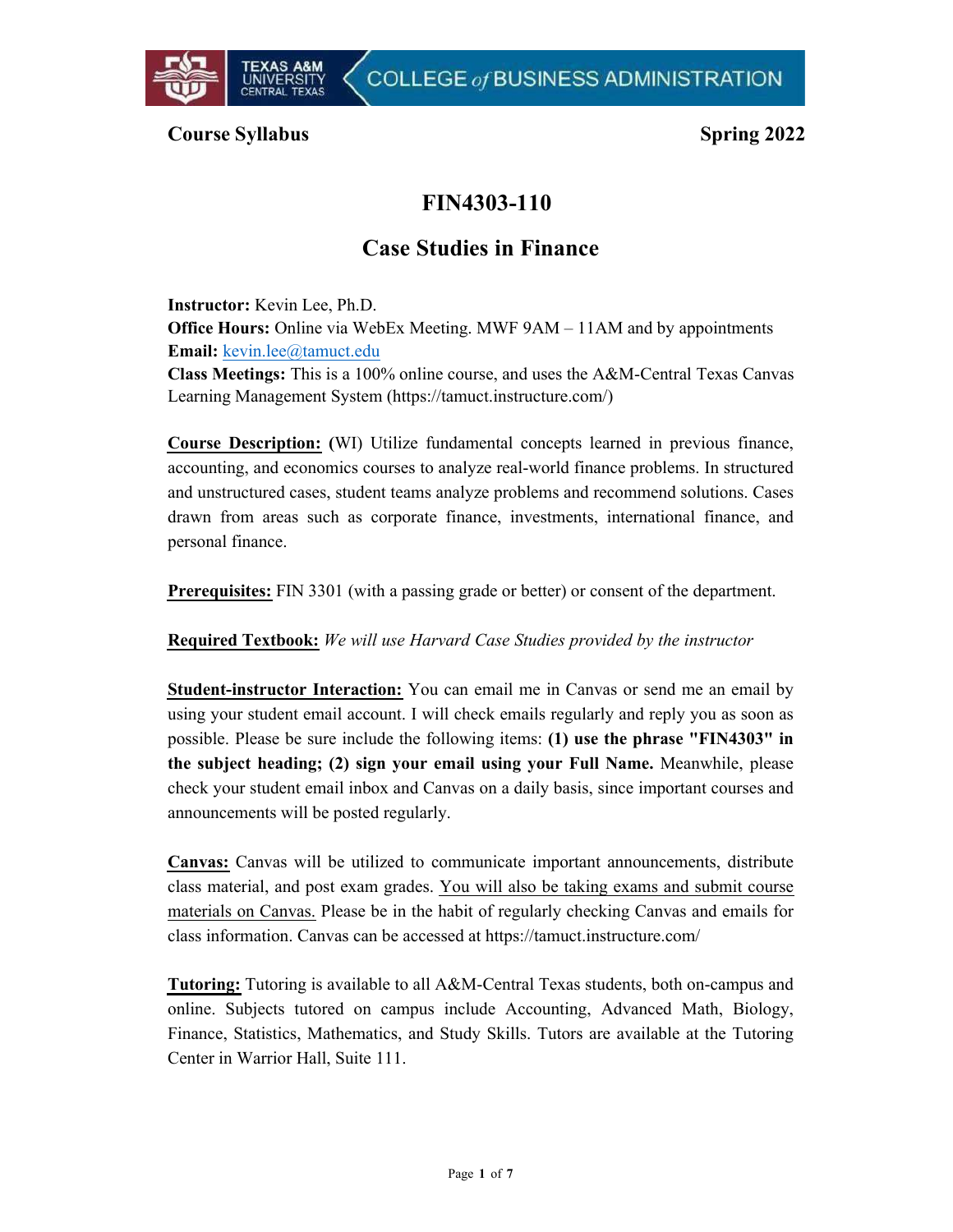If you have a question regarding tutor schedules, need to schedule a tutoring session, are interested in becoming a tutor, or have any other question, contact Academic Support Programs at (254) 519-5796, or by emailing Dr. DeEadra Albert-Green at deeadra.albertgreen@tamuct.edu.

911 Cellular: Emergency Warning System for Texas A&M University-Central Texas. 911Cellular is an emergency notification service that gives Texas A&M University-Central Texas the ability to communicate health and safety emergency information quickly via email, text message, and social media. All students are automatically enrolled in 911Cellular through their myCT email account.

Lectures and Class Attendance: This is a 100% online course. You are learning on your own pace. However, class participation is required. Learning materials will closely follow the textbook; however, I may alter the material in order to focus on key topics and concepts. Learning materials may consist of contents and calculation techniques that are not covered in the textbook. Therefore, consistent class participation is extremely important to be successful in this class.

### Course Requirements:

- 1. Online Class Participation: there will be discussion questions posted on canvas throughout the semester. Please participate actively by replying and answering those questions. The participation will be graded.
- 2. Case Studies: there will be 5 case studies throughout the semester. Each has individual due date. Case studies require write ups.
- 3. Exams: There will be one Final Case Study that will be done individually.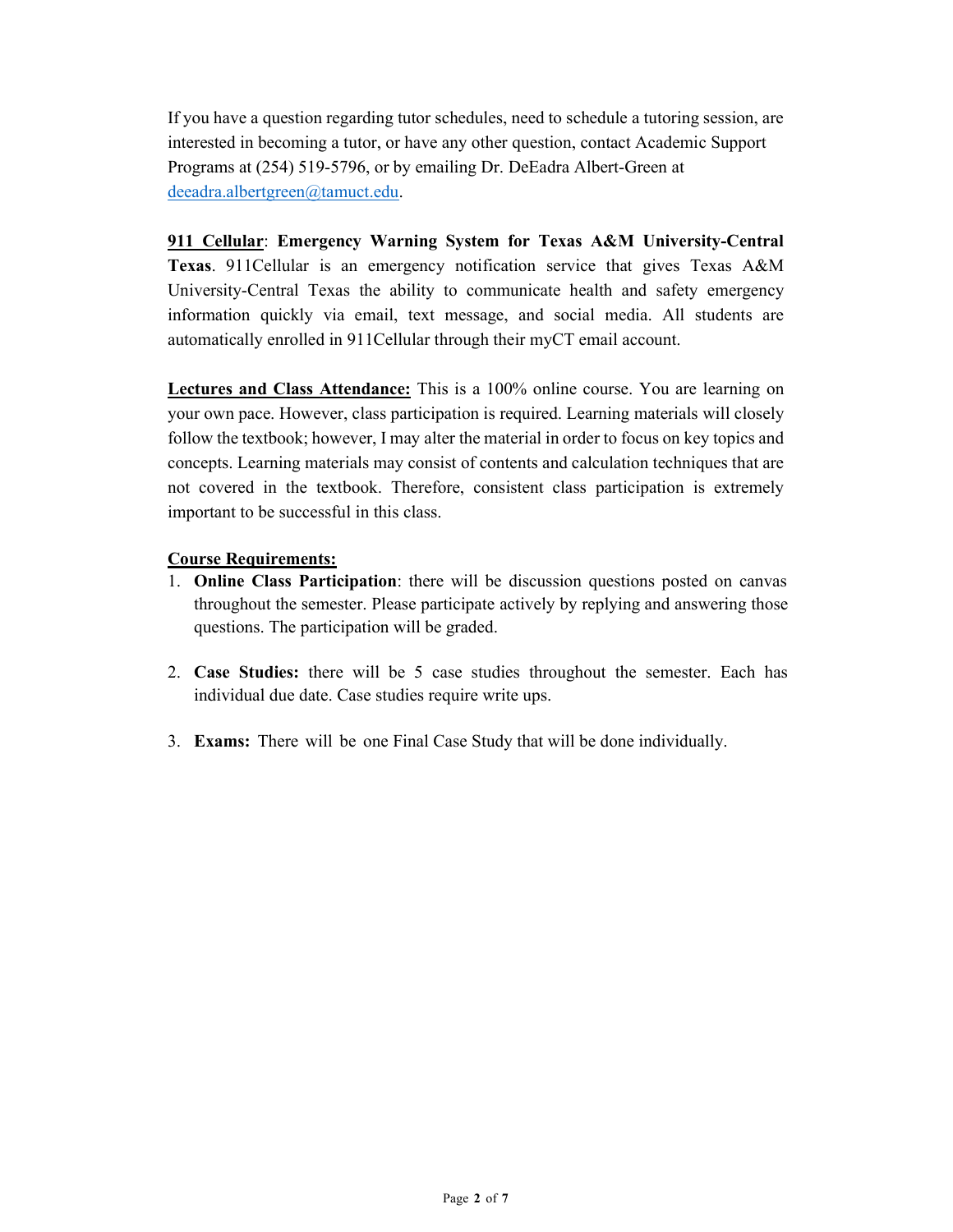#### Grading:

| <b>Online Class Participation</b> | 20% |
|-----------------------------------|-----|
| 5 Case Studies                    | 50% |
| 1 Final Case Study                | 30% |

 $\Gamma$ otal  $100\%$ 

Grading Scale:

| A:             | $90.00\%$ and above |  |
|----------------|---------------------|--|
| $\mathbf{B}$ : | $80.00\% - 89.99\%$ |  |
| C:             | $70.00\% - 79.99\%$ |  |
| $\mathbf{D}$   | $60.00\% - 69.99\%$ |  |
| F.             | 59.99% and below    |  |

I reserve the right to curve grades depending on overall classroom performance. Any curving will only improve a student's calculated grades and will never reduce them. If your final grade at the end of the semester is just below the cutoff for the next letter grade, you may still receive the higher semester grade. Final course grade decisions will be made at the sole discretion of the instructor. I will treat everyone equally and fairly.

**Posting of Grades:** Grades will be posted regularly in the Canvas Gradebook. You will be able to monitor your course progress throughout the semester. Your final course grade will be calculated based on the grading policy above and the letter grade will be officially entered into the system when the semester concludes.

Incompletes: Incompletes will only be given in emergency or other extreme circumstances. Any request for an incomplete grade in this course must be approved by the professor prior to the last week of classes. Requests should be submitted in written form. include a detailed explanation and documentation. and must include an address and/or telephone number where you may be contacted throughout the following semester. There is a university requirement that a substantial portion of the course work must have been completed by the student prior to receiving and incomplete. Also. students will be required to enter into a contract with the professor to finish the course within some set time frame to be determined by the professor.

Technology Requirements: This course will use the A&M-Central Texas Instructure Canvas learning management system. Logon to A&M-Central Texas Canvas [https://tamuct.instructure.com/] or access Canvas through the TAMUCT Online link in myCT [https://tamuct.onecampus.com/]. You will log in through our Microsoft portal. Username: Your MyCT email address. Password: Your MyCT password

Canvas Support: Use the Canvas Help link, located at the bottom of the left-hand menu, for issues with Canvas. You can select "Chat with Canvas Support," submit a support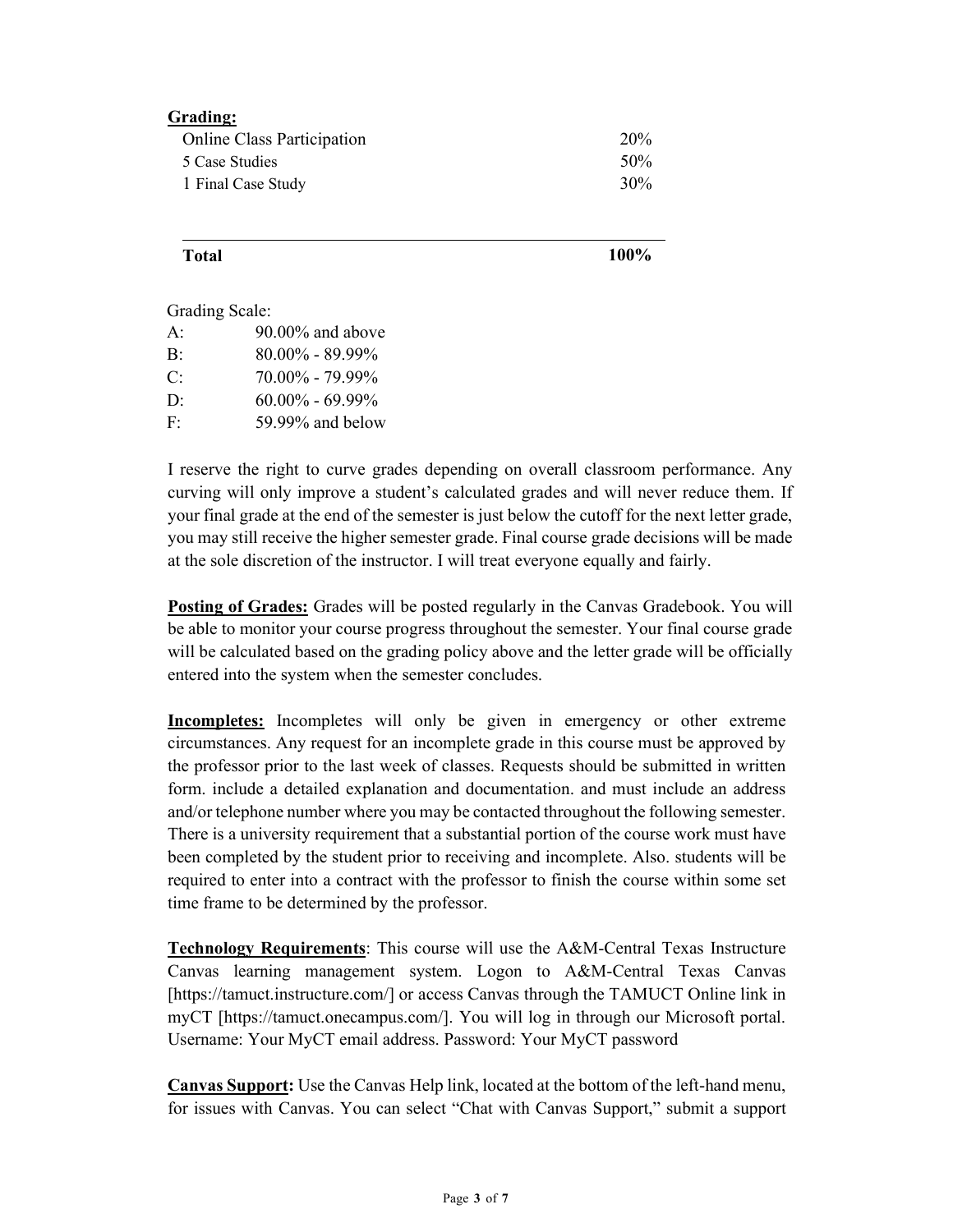request through "Report a Problem," or call the Canvas support line: 1-844-757-0953. For issues related to course content and requirements, contact your instructor.

Other Technology Support: For log-in problems, students should contact Help Desk Central. 24 hours a day, 7 days a week: Email: helpdesk@tamu.edu Phone: (254) 519- 5466 Web Chat: [http://hdc.tamu.edu] Please let the support technician know you are an A&M-Central Texas student.

**Drop Policy:** If you discover that you need to drop this class, you must complete a Drop Request Form [https://www.tamuct.edu/registrar/docs/Drop\_Request\_Form.pdf]. Professors cannot drop students; this is always the responsibility of the student. The Registrar's Office will provide a deadline on the Academic Calendar for which the form must be completed, signed and returned. Once you return the signed form to the Registrar's Office, you must go into Warrior Web and confirm that you are no longer enrolled. If you still show as enrolled, please contact Registrar's Office immediately. You are supposed to attend class until the procedure is complete to avoid penalty for absence.

Academic Integrity: Texas A&M University -Central Texas values the integrity of the academic enterprise and strives for the highest standards of academic conduct. A&M-Central Texas expects its students, faculty, and staff to support the adherence to high standards of personal and scholarly conduct to preserve the honor and integrity of the creative community. Academic integrity is defined as a commitment to honesty, trust, fairness, respect, and responsibility. Any deviation by students from this expectation may result in a failing grade for the assignment and potentially a failing grade for the course. Academic misconduct is any act that improperly affects a true and honest evaluation of a student's academic performance and includes, but is not limited to, cheating on an examination or other academic work, plagiarism and improper citation of sources, using another student's work, collusion, and the abuse of resource materials. All academic misconduct concerns will be reported to the university's Office of Student Conduct. Ignorance of the university's standards and expectations is never an excuse to act with a lack of integrity. When in doubt on collaboration, citation, or any issue, please contact your instructor before taking a course of action.

For more information regarding the Student Conduct process,

[https://tamuct.campuslabs.com/engage/organization/tamuct-student-conduct-panel]. If you know of potential honor violations by other students, you may submit a report, [https://cm.maxient.com/reportingform.php?TAMUCentralTexas&layout\_id=0].

Academic Accommodations: At Texas A&M University-Central Texas, we value an inclusive learning environment where every student has an equal chance to succeed and has the right to a barrier-free education. The Office of Access and Inclusion is responsible for ensuring that students with a disability receive equal access to the university's programs, services and activities. If you believe you have a disability requiring reasonable accommodations please contact the Office of Access and Inclusion at (254) 519-5797. Any information you provide is private and confidential and will be treated as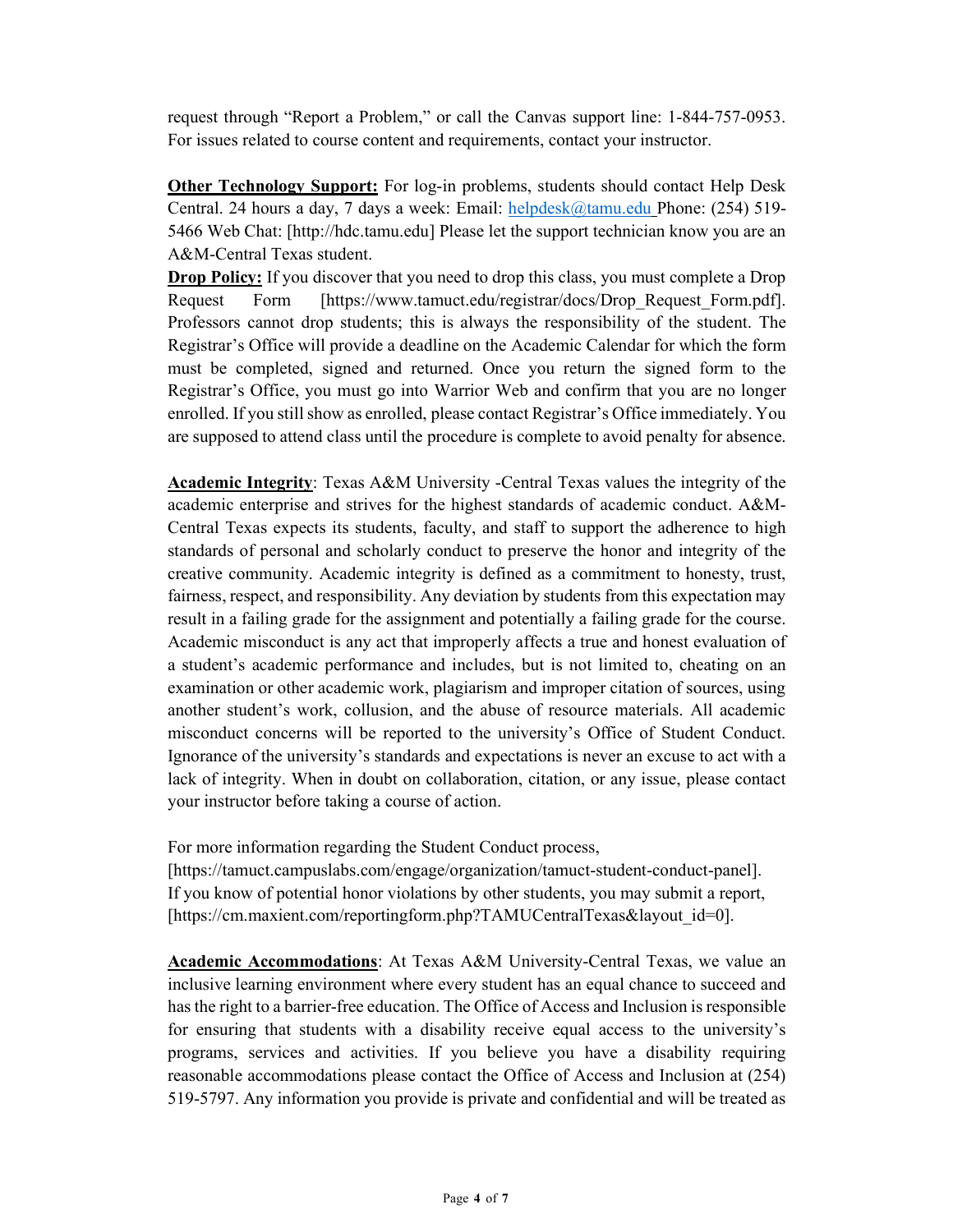such. For more information, please visit our Access & Inclusion web page [https://www.tamuct.edu/student-affairs/access-inclusion.html].

Important information for Pregnant and/or Parenting Students: Texas A&M University-Central Texas supports students who are pregnant and/or parenting. In accordance with requirements of Title IX and related guidance from US Department of Education's Office of Civil Rights, the Dean of Student Affairs' Office can assist students who are pregnant and/or parenting in seeking accommodations related to pregnancy and/or parenting. Students should seek out assistance as early in the pregnancy as possible. For more information, please visit the Student Affairs web page [https://www.tamuct.edu/student-affairs/index.html].

Students may also contact the institution's Title IX Coordinator. If you would like to read more about these requirements and guidelines online, please visit the website [http://www2.ed.gov/about/offices/list/ocr/docs/pregnancy.pdf].

Title IX of the Education Amendments Act of 1972 prohibits discrimination on the basis of sex and gender–including pregnancy, parenting, and all related conditions. A&M-Central Texas is able to provide flexible and individualized reasonable accommodation to pregnant and parenting students. All pregnant and parenting students should contact the Associate Dean in the Division of Student Affairs at (254) 501-5909 to seek out assistance. Students may also contact the University's Title IX Coordinator.

University Writing Center: Located in Warrior Hall 416, the University Writing Center (UWC) at Texas A&M University– Central Texas (TAMUCT) is a free workspace open to all TAMUCT students from 10:00 a.m.- 5:00 p.m. Monday thru Thursday with satellite hours in the University Library Monday thru Thursday from 6:00-9:00 p.m.

Tutors are prepared to help writers of all levels and abilities at any stage of the writing process. While tutors will not write, edit, or grade papers, they will assist students in developing more effective composing practices. By providing a practice audience for students' ideas and writing, our tutors highlight the ways in which they read and interpret students' texts, offering guidance and support throughout the various stages of the writing process. In addition, students may work independently in the UWC by checking out a laptop that runs the Microsoft Office suite and connects to WIFI, or by consulting our resources on writing, including all of the relevant style guides. Whether you need help brainstorming ideas, organizing an essay, proofreading, understanding proper citation practices, or just want a quiet place to work, the UWC is here to help!

Students may arrange a one-on-one session with a trained and experienced writing tutor by visiting the UWC during normal operating hours (both half-hour and hour sessions are available) or by making an appointment via WCOnline. In addition, you can email Dr. Bruce Bowles Jr. at bruce.bowles@tamuct.edu if you have any questions about the UWC and/or need any assistance with scheduling.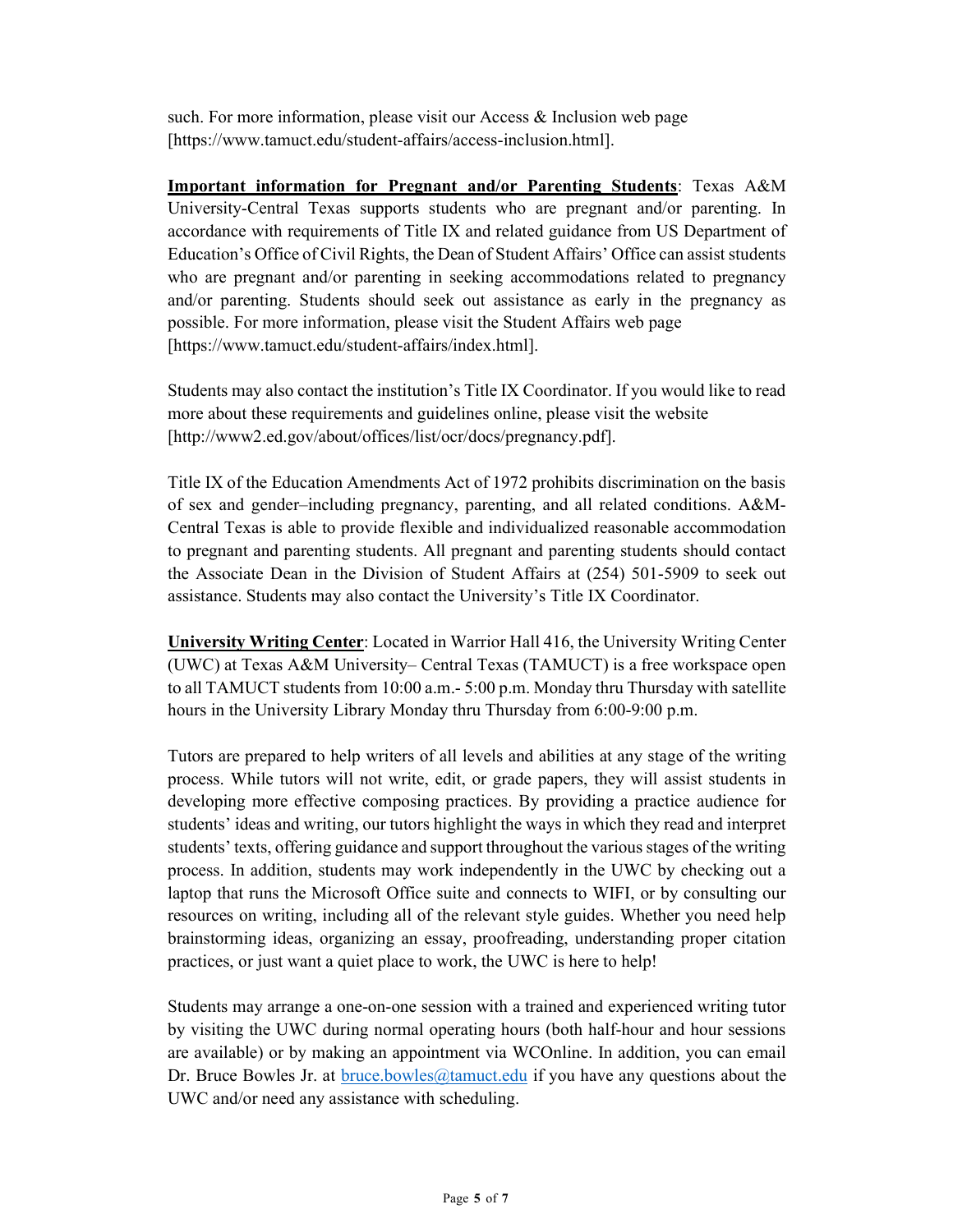University Library: The University Library provides many services in support of research across campus and at a distance. We offer over 200 electronic databases containing approximately 250,000 eBooks and 82,000 journals, in addition to the 85,000 items in our print collection, which can be mailed to students who live more than 50 miles from campus. Research guides for each subject taught at A&M-Central Texas are available through our website to help students navigate these resources. On campus, the library offers technology including cameras, laptops, microphones, webcams,

and digital sound recorders. 10 Research assistance from a librarian is also available 24 hours a day through our online chat service, and at the reference desk when the library is open. Research sessions can be scheduled for more comprehensive assistance, and may take place on Skype or in-person at the library. Assistance may cover many topics, including how to find articles in peer-reviewed journals, how to cite resources, and how to piece together research for written assignments. Our 27,000-square-foot facility on the A&M-Central Texas main campus includes student lounges, private study rooms, group work spaces, computer labs, family areas suitable for all ages, and many other features. Services such as interlibrary loan, TexShare, binding, and laminating are available. The library frequently offers workshops, tours, readings, and other events. For more information, please visit our Library website [http://tamuct.libguides.com/index].

#### OPTIONAL POLICY STATEMENTS

A Note about Sexual Violence at A&M-Central Texas: Sexual violence is a serious safety, social justice, and public health issue. The university offers support for anyone struggling with these issues. University faculty are mandated reporters, so if someone discloses that they were sexually assaulted (or a victim of Domestic/Dating Violence or Stalking) while a student at TAMUCT, faculty members are required to inform the Title IX Office. If you want to discuss any of these issues confidentially, you can do so through Student Counseling (254-501-5955) located on the second floor of Warrior Hall (207L). Sexual violence can occur on our campus because predators often feel emboldened, and victims often feel silenced or shamed. It is incumbent on ALL of us to find ways to actively create environments that tell predators we don't agree with their behaviors and tell survivors we will support them. Your actions matter. Don't be a bystander; be an agent of change. For additional information on campus policy and resources visit the Title IX webpage [https://www.tamuct.edu/departments/compliance/titleix.php].

Copyright Notice: Students should assume that all course material is copyrighted by the respective author(s). Reproduction of course material is prohibited without consent by the author and/or course instructor. Violation of copyright is against the law and Texas A&M University-Central Texas' Code of Academic Honesty. All alleged violations will be reported to the Office of Student Conduct.